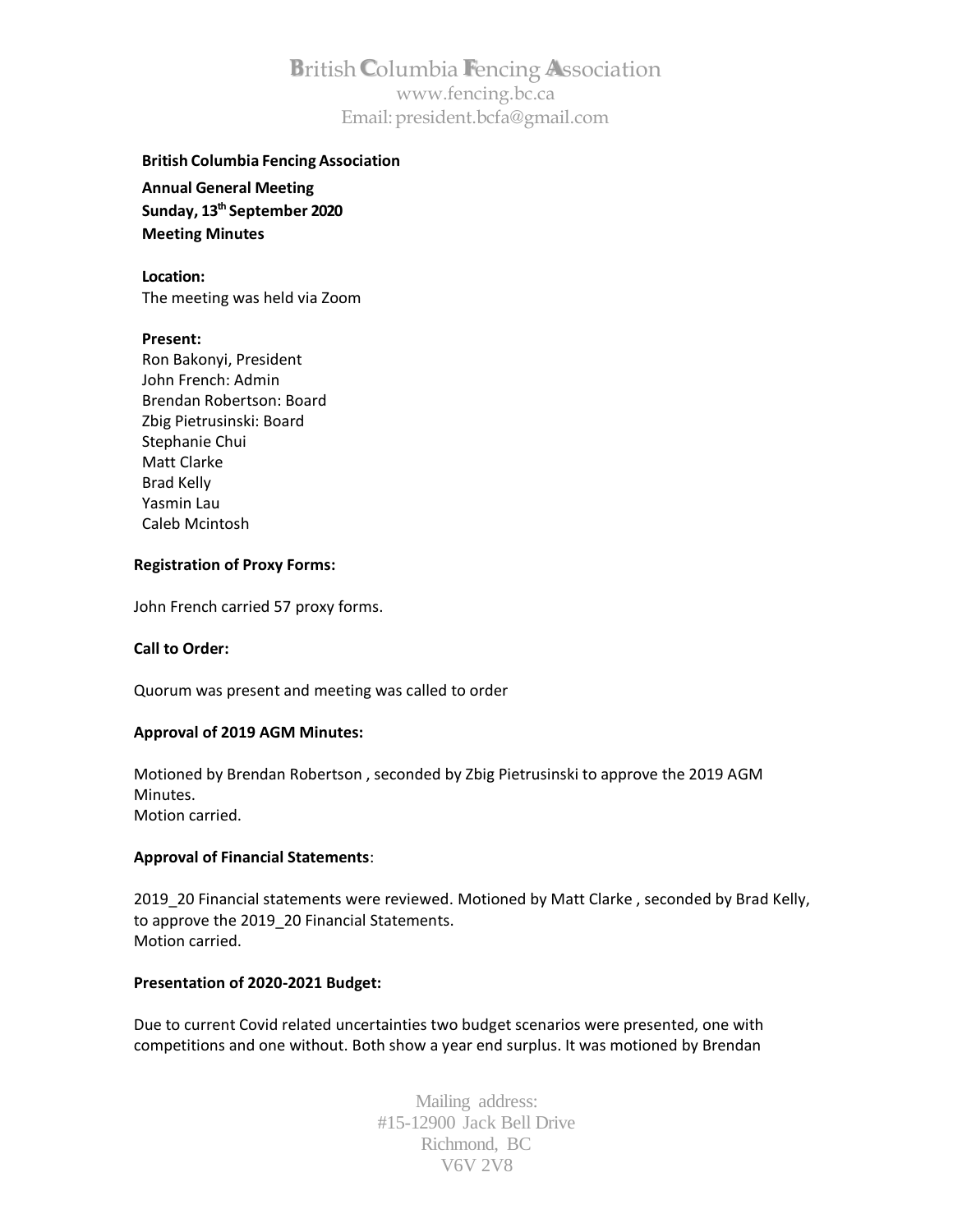# **B**ritish**C**olumbia **F**encing **A**ssociation [www.fencing.bc.ca](http://www.fencing.bc.ca/) Email[:president.bcfa@gmail.com](mailto:president.bcfa@gmail.com)

Robertson to adopt both budget scenarios and evaluate the budget as the year progresses. Motion seconded by Matt Clarke, Motion carried.

# **Presentation of BCFA Annual Report:**

The BCFA annual report is posted on the website and was reviewed. The key point is that many activities have ceased due to Covid and will resume when it is possible to do so.

# **Review of Covid and return to sport status:**

The BCFA has worked with ViaSport to develop return to sport guidelines consistent with provincial requirements. These are posted on the website. The next phase includes a return to competition in a modified format. These will be available on the website shortly.

# **HP Program and carding:**

The carding process will commence in October and be based on last years results. The HP Program for this season will be developed when there is some certainty about the international schedule.

### **Provincial Championships:**

The 2020 Provincial championships are cancelled. There may be an opportunity to hold a modified championships at some point, but this will be determined at a later date. The 2021 championships are tentatively scheduled for June 2021, but still to be confirmed

### **Event Bids:**

The January 2021 Canada Cup and the February 2021 World cup will likely be cancelled.

### **Update from CFF AGM:**

Yann Bernard from Quebec was elected as the new president of the CFF. The CFF has significant financial challenges and has made progress in addressing these by substantially cutting expenditures

### **Appointment of Auditors:**

Motioned by Brendan Robertson, seconded by Zbig Pietrusinski, to appoint Bouchard and Co. as the 2020 21 auditors. Motion Carried.

### **Election of Directors:**

Ron Bakonyi was elected as president for a two year term. Matt Clarke and Yuri Rubin were elected as board members for two year terms.

> Mailing address: #15-12900 Jack Bell Drive Richmond, BC V6V 2V8